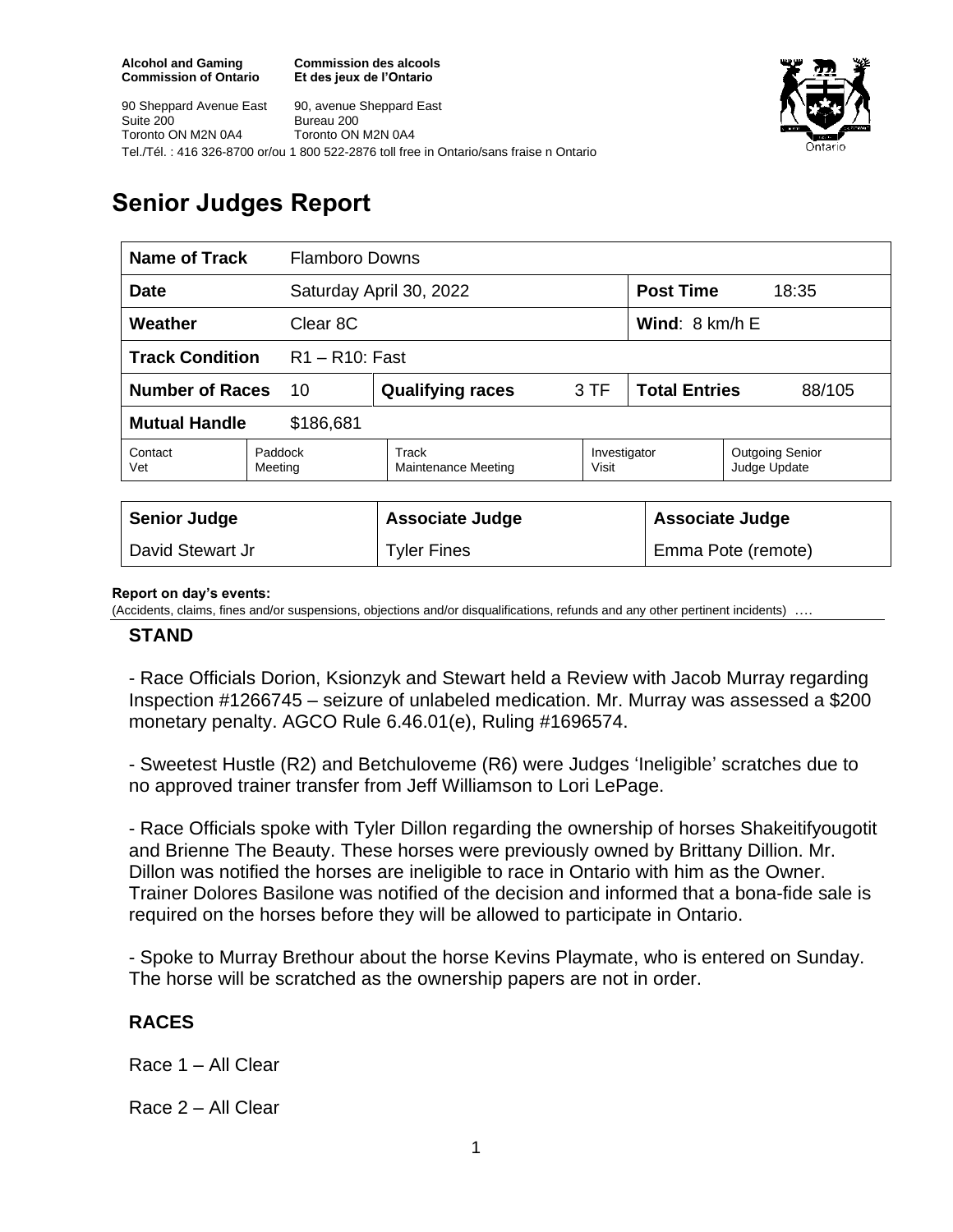Race 3 – All Clear

Race 4 – Inquiry – Reviewed the break by #2 Gin Twist (Anthony Haughan) before the start – horse not inside the Fair Start Pole, Refund \$10,060. Also, the horse pulled and must qualify for Performance. Dr. Pat Meyers observed the horse following the race and reported the horse OK.

- Inquiry Video:<https://youtu.be/IMEjbu9aVig>

Race 5 – Inquiry – Reviewed the break by #5 Mister Walker (Jason Ryan) at the start, finished  $2^{nd}$  – no violations of the AGCO breaking rule.

- Inquiry Video:<https://youtu.be/Oaf8CoUx1YI>

Race 6 – All Clear

Race 7 – Recall – confusion between #5 Marrakech (Sylvain Lacaille) and #6 Sists Sista (Travis Henry) before the start. Race All Clear.

- #2 Brookdale Sienna (Anthony Haughan) left the track in the third quarter and must qualify for Peformance. #7 Windsun Shiraz (Stephen Charlton) was charted with interference.

Race 8 – Inquiry – Reviewed pylons on #1 Dilly Taryn (Paul MacKenzie) at the 5/8ths, finished  $3<sup>rd</sup>$  – the upper pan video shows #1 races inside two consecutive pylons and is over the base of the third pylon. #1 is not lapped at the finish and therefore not in violation of the AGCO pylon rule.

- Inquiry Video: [https://youtu.be/y\\_aQ2mGadRU](https://youtu.be/y_aQ2mGadRU)

Race 9 – Inquiry – Reviewed the break by #8 Lydias Liberty (Tyler Borth) before the start – horse not inside the Fair Start Pole, Refund \$3,153.

- Inquiry Video: [https://youtu.be/\\_P3TaZR8pso](https://youtu.be/_P3TaZR8pso)

Race  $10 -$  Inquiry  $X$  3

- Inquiry #1 – Reviewed the break by #7 Willy Walton (Brett MacDonald) at the finish, finished  $5<sup>th</sup> - #7$  is off stride through the wire and lapped by #1 Sicario (Aaron Byron) and #9 Four Wheelin (Travis Henry). #7 finished  $5<sup>th</sup>$  placed  $7<sup>th</sup>$  for a double lapped on break.

- Inquiry Video #1 – [https://youtu.be/3\\_2mD630p68](https://youtu.be/3_2mD630p68)

- Inquiry #2 – Reviewed pylons on #2 Azucar (Scott Coulter) and #5 Mayfair Well (Tyler Borth) in the first turn. The video shows both #2 and #5 are forced inside the pylons for safety by #6 Carmens Fluke (Ondrej Gois), who is bearing down into both horses. As a result, there is no violation of the AGCO pylon rule by #2 and #5.

- Inquiry  $#3$  – Reviewed the break by  $#5$  Mayfair Well (Tyler Borth) at the start, finished  $4<sup>th</sup>$ – no violations of the AGCO breaking rule.